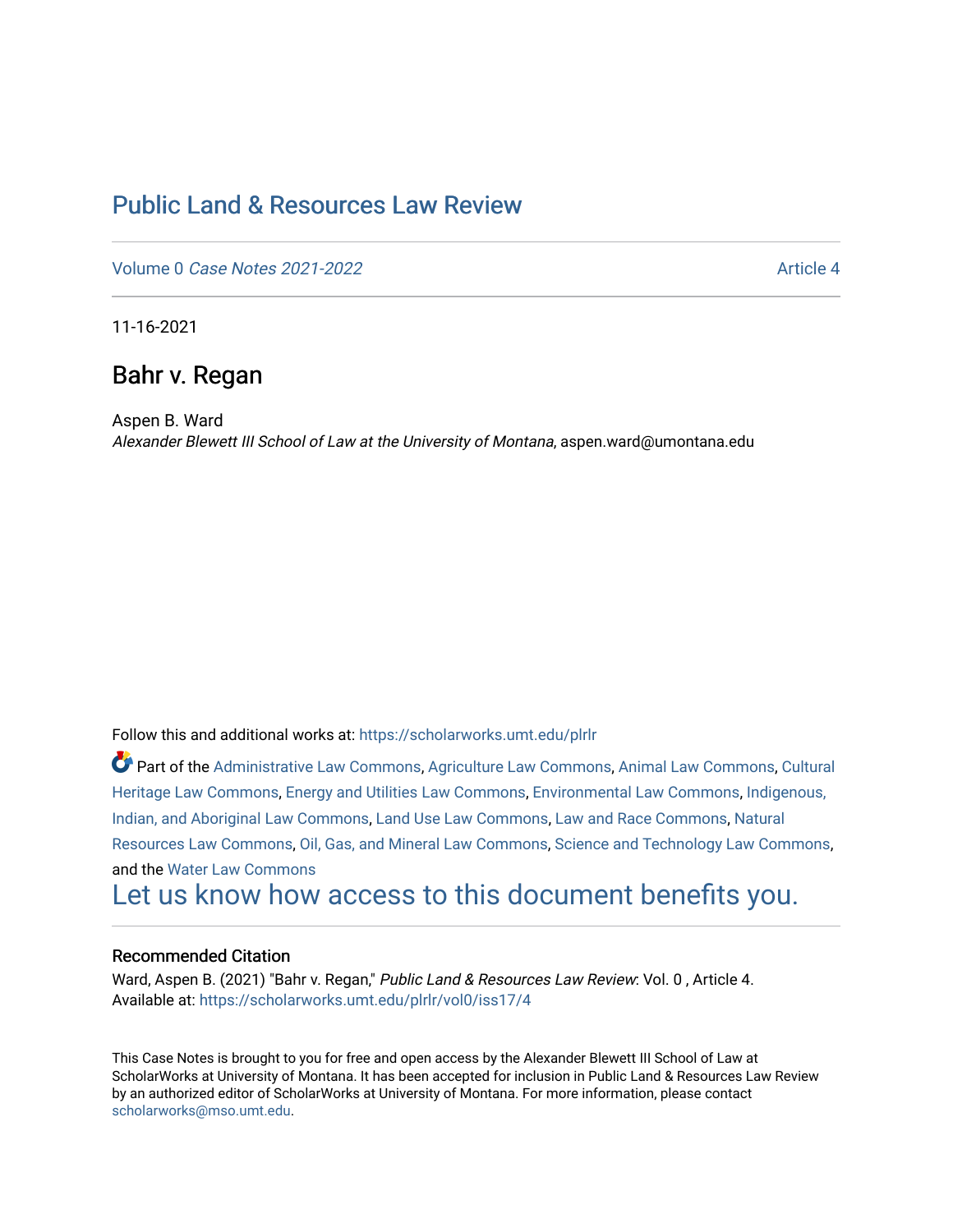## **Aspen B. Ward**

#### I. INTRODUCTION

Bahr v. Regan<sup>1</sup> is the most recent challenge to the United States Environmental Protection Agency's ("EPA") Exceptional Events Rule ("EER") and highlights the Clean Air Act's ("CAA") shortcomings in addressing wildfire smoke pollution.

Between June 17, 2015 to June 21, 2015 the Lake Fire consumed roughly 29,813 acres of California's San Bernardino National Forest. 2 Three days later, in Phoenix, Arizona, three hundred miles east of the fire, six air quality monitors registered abnormally high concentrations of ozone that exceeded the standards under the National Ambient Air Quality Standard ("NAAQS").<sup>3</sup> Phoenix had long been out of attainment with ozone NAAQS and faced a July 2018 deadline to demonstrate attainment. 4 The EPA determined Phoenix had successfully attained the ozone NAAQS by the deadline, but only after using the EER to exclude the June 2015 readings. <sup>5</sup> This meant Arizona avoided additional and stricter regulatory burdens, including a need to develop contingency measures for failing to attain the NAAQS by the deadline.<sup>6</sup>

A group of Phoenix citizens ("Petitioners") sought review of the EPA's final decision to exclude the June 2015 exceedances under the EER. The Ninth Circuit denied the petition for review, determining the EPA's findings and conclusion that Arizona "achieved the statutory required reduction in ozone concentration by July 2018" complied with the CAA.<sup>7</sup> This case illustrates the misalignment between public health, air quality, and wildfire smoke associated with the EPA's EER.

#### II. FACTUAL AND PROCEDURAL HISTORY

Wildfire smoke pollution has become a pervasive public health threat with few regulatory solutions. <sup>8</sup> Scientists assert growing frequency and intensity of wildfires is largely attributable to symptoms of climate

<sup>1. 6</sup> F.4th 1059 (9th Cir. 2021).<br>2. Bill Gabbert. Lake Fire. e.

<sup>2.</sup> Bill Gabbert, Lake Fire, east of San Bernardino, California, WILDFIRE TODAY, June 18, 2015, https://perma.cc/7RYZ-RN26.

<sup>3.</sup> *Bahr*, 6 F.4th at 1063.

<sup>4.</sup> *Id*.

<sup>5.</sup> *Id*.

<sup>6.</sup> *Id*.

<sup>7.</sup> *Id.* at 1059.

<sup>8.</sup> Jennifer Hijazi, *Wildfires Highlight What's 'Gone Wrong' in Pollution Mitigation*, BLOOMBERG LAW (Aug. 11, 2021), https://perma.cc/ZH3G-5DJN.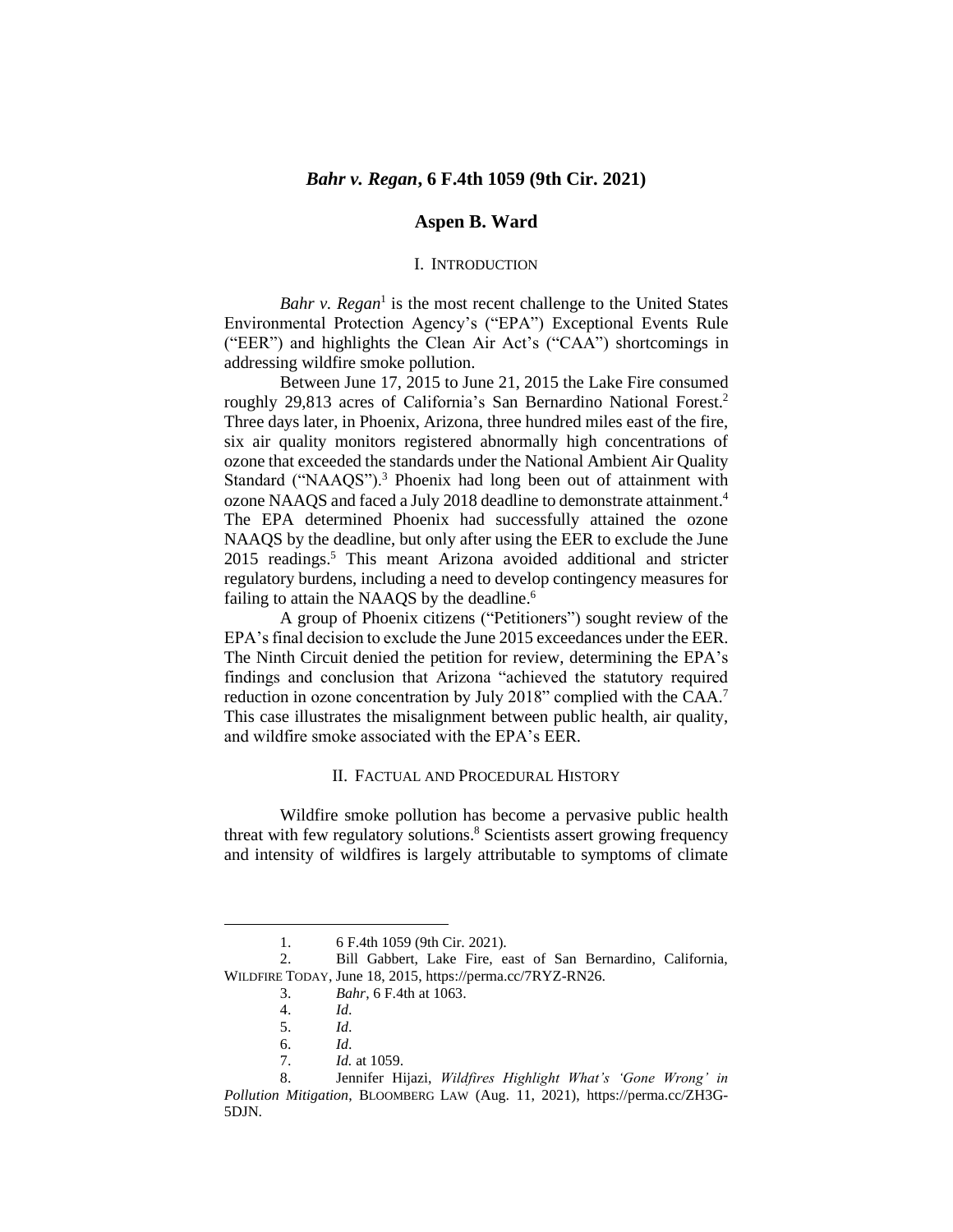change such as prolonged drought and periods of excessive heat.<sup>9</sup> Fine particulate matter released by wildfires can be dangerous to human health when breathed at high concentrations.<sup>10</sup>

The Lake Fire started on June 17, 2015 and burned a section of the San Bernardino National Forest roughly the size of San Francisco.<sup>11</sup> Smoke billowing off the Southern California fire caused hazy skies in Arizona but did not incite a health advisory from the Arizona Department of Environmental Quality ("ADEQ").<sup>12</sup> Prior to the Lake Fire, the EPA classified the nonattainment status of the Phoenix area as "moderate" and issued a revised attainment date of July 20, 2018.<sup>13</sup>

On June 20, 2015, six Phoenix ozone monitors in that nonattainment region recorded 0.075ppm, <sup>14</sup> exceeding the 2008 ozone NAAQS.<sup>15</sup> The ADEQ notified the EPA in July 2016 they would seek to exclude these six exceedances under the EER. The EPA formally accepted ADEQ's request and excluded those readings. <sup>16</sup> The EER requires the EPA to exclude monitoring data if the exceedance was clearly caused by exceptional, uncontrollable events.<sup>17</sup> The EPA revised the EER in October 2016, replacing the 2007 version.<sup>18</sup> In 2020, Sandra Bahr and two co-plaintiffs challenged the EPA's final rule excluding the exceedances, alleging the retroactive application of the 2016 EER to a 2015 wildfire event was improper. 19

#### III. CLEAN AIR ACT

The CAA's general purpose is to promote public health and welfare through protections and enhancements to the United States' air.<sup>20</sup> To effectuate this purpose, the CAA authorizes comprehensive federal and state regulations to limit emissions from stationary and mobile sources.<sup>21</sup>

18. *Id.*

<sup>9.</sup> Peter Szekely & Steve Gorman, *Western wildfire smoke causes cross-country air pollution*, REUTERS (Jul. 21, 2021), https://perma.cc/KBM2-CNNV.

<sup>10.</sup> Nadja Popovich & Josh Katz, *See How Wildfire Smoke Spread Across America*, THE N.Y. TIMES (July 21, 2021), https://perma.cc/5JHA-6HR6.

<sup>11.</sup> Haeyoun Park, Damien Cave, & Wilson Andrews, *After Years of Drought, Wildfires Rage in California*, THE N.Y. TIMES (July 15, 2015), https://perma.cc/68QA-TYDQ.

<sup>12.</sup> Brian Rinker, *California fire sends haze towards Grand Canyon, Arizona*, AZ CENTRAL (Jun. 19, 2015), https://perma.cc/2FKH-Q4NN.

<sup>13.</sup> *Bahr*, 6 F.4th 1059, 1068 (9th Cir. 2021).

<sup>14.</sup> *Id*.

<sup>15.</sup> *Id.* 

<sup>16.</sup> *Id*.

<sup>17.</sup> *Id*. at 1059.

<sup>19</sup>*. Id.* at 1064; *see* 42 U.S.C. § 7607(b)(1) (2018) (petitions for review for final action of the Administrator under the CAA which is "locally or regionally applicable" must be filed only in the United States Court of Appeals for the appropriate Circuit).

<sup>20.</sup> 42 U.S.C. § 7401(b).

<sup>21.</sup> *Evolution of the Clean Air Act*, U.S. ENVIRONMENTAL PROTECTION AGENCY, https://perma.cc/5MGP-YKFZ (last visited Aug. 3, 2021).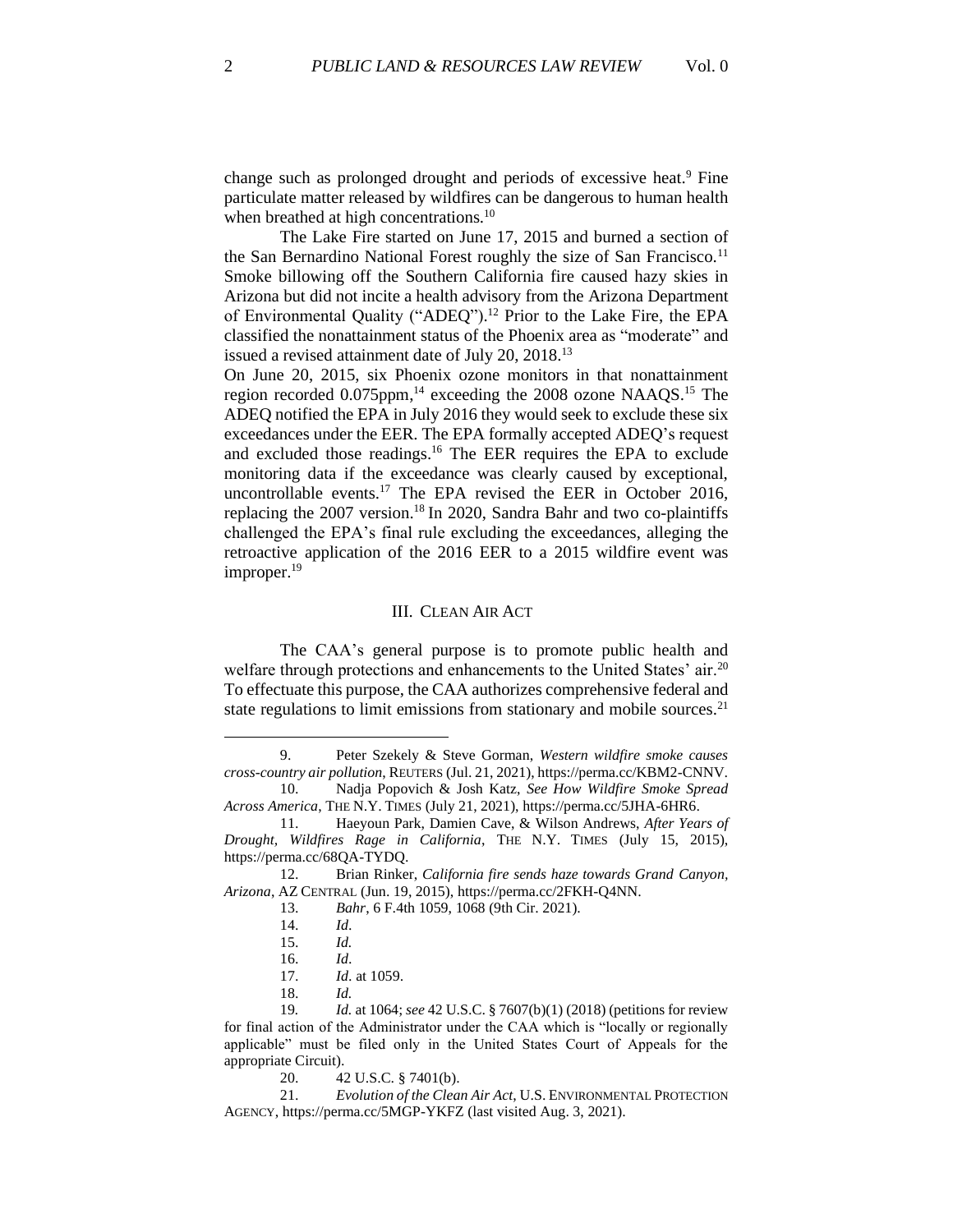This is a goal-driven statute enacted for pollution prevention through federal, state, and local governmental administration.<sup>22</sup>

Despite this structure, the CAA operates predominantly through state action, not direct federal control.<sup>23</sup> NAAQS and State Implementation Plans ("SIPs") are two of the most important regulatory devices the CAA uses to address air pollution. These fall under the directive of the EPA, directly and indirectly through their setting and revising regional NAAQS and reviewing SIPs.<sup>24</sup> Further, the CAA provides liberal use for wildfire smoke as an exceptional event.<sup>25</sup>

An objection to a rule or procedure under the CAA must be "raised with reasonable specificity during the period for public comment may be raised during judicial review."<sup>26</sup> This is a threshold questions for the court to determine if a petitioner fulfilled the requirement to provide the agency sufficient notice so they may rectify the alleged violation that falls under the CAA.<sup>27</sup>

#### *A. NAAQS and SIPs*

The NAAQS program requires the EPA to set limits on the atmospheric concentrations of six principal pollutants.<sup>28</sup> The EPA set the ozone standard under NAAQS at 0.075ppm.<sup>29</sup> Areas that do not meet the standards set under the NAAQS are identified by the EPA as "nonattainment areas."<sup>30</sup> A region attains NAAQS if each monitoring station in the nonattainment area has a "3-year calculated value at or below  $0.075$ ppm".<sup>31</sup> The manner in which the EPA has designed monitoring site compliance with NAAQS can lead to a single monitoring site to significantly impact the entire region's attainment of NAAQS.<sup>32</sup> The EPA addresses wildfire emissions primarily through these specific air pollutant standards.<sup>33</sup>

- 26. 42 U.S.C. § 7607(d)(7)(B) (2018).
- 27. *Bahr*, 6 F.4th at 1070.

28*.* 40 C.F.R. §§ 50.1–50.19; *see also NAAQS Table*, U.S. ENVIRONMENTAL PROTECTION AGENCY, https://perma.cc/YCN4-YNRC (describes "criteria" air pollutants as primary and secondary standards with the average time and levels not to be exceeded).

- 29. *Bahr*, 6 F.4th at 1066.
- 30. *Id*. at 1064.
- 31. *Id.* at 1066.
- *Id.* at 1066 n.6.

33. Bryan C. Williamson, *Screaming "Wildfire" in a Crowded Clean Air Act*, THE REGULATORY REVIEW (Aug. 8, 2017), https://perma.cc/CYH6-N8P8.

<sup>22.</sup> Emily Williams, Comment, *Reimagining Exceptional Events: Regulating Wildfires Through the Clean Air Act*, 96 WASH. L. REV. 765, 77-778 (2021).

<sup>23.</sup> *Bahr*, 6 F.4th at 1065.

<sup>24.</sup> 40 C.F.R. §§ 50.4–50.12 (2020).

<sup>25.</sup> Williams, *supra* note 26, at 768.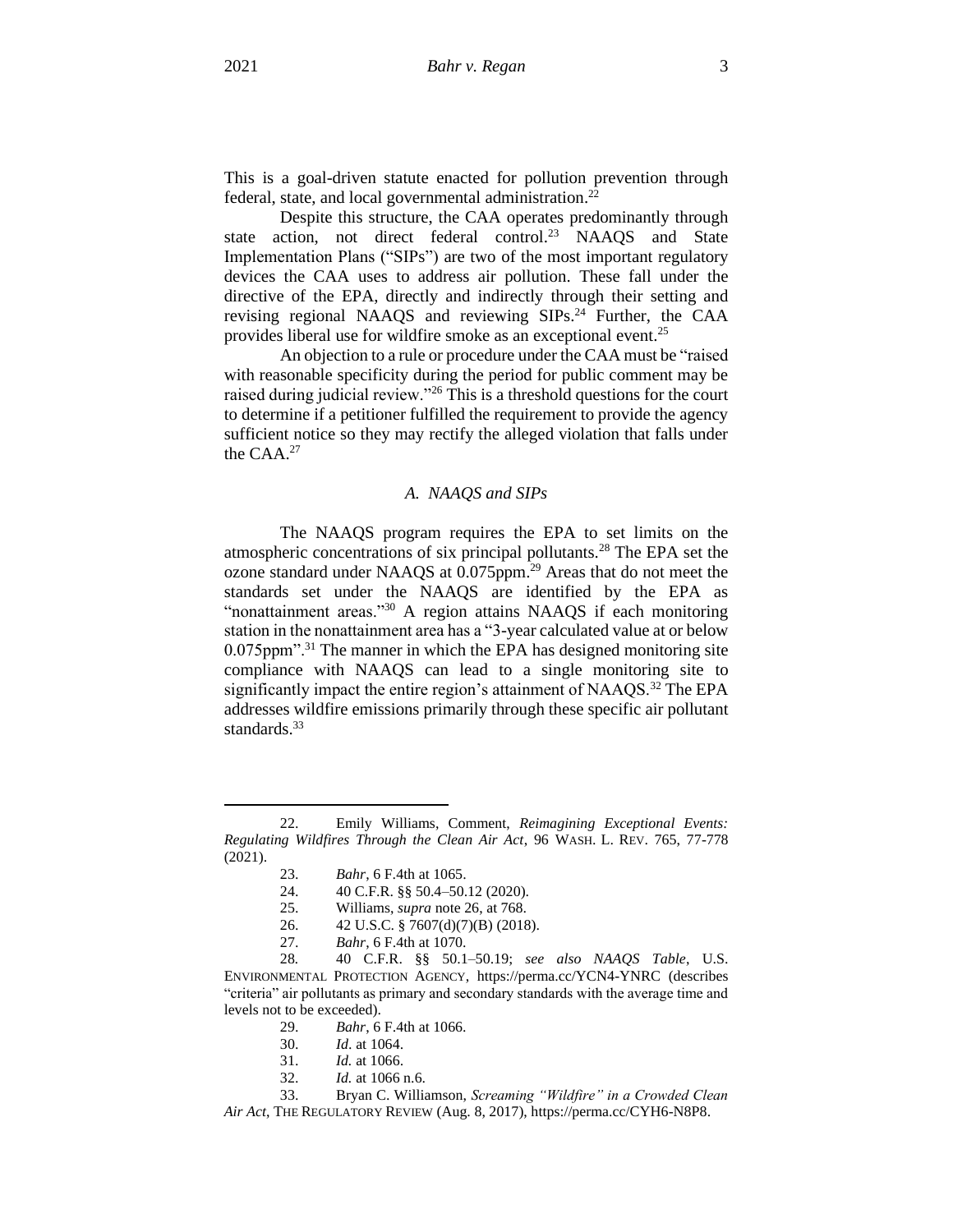SIPs are state-developed technical reports that show how a state is in compliance or will reach compliance with  $NAAQS$ <sup>34</sup> Though states create SIPs, the EPA plays an important role by collaborating with a state's environmental quality agency to develop a SIP Further, the EPA must review and approve or disapprove each element within the SIP and ensure the opportunity for public comment.<sup>35</sup>

Through an agency memorandum later codified in regulation,<sup>36</sup> the EPA established a "Clean Data Policy" that functions as the agency's interpretation of the SIP requirements.<sup>37</sup> The Clean Data Policy allows the EPA to suspend certain SIPs obligations for nonattainment areas while the area is actively attaining NAAQS ozone requirements, but before the area is redesignated formally.<sup>38</sup> However, the SIPs requirements are only suspended "as long as the nonattainment area continues to monitor attainments of the standard."<sup>39</sup>

## *B. EPA's Exceptional Event Rule*

Under the EER, when the EPA makes an attainment determination, it must exclude any exceedances where the air quality was influenced by an "exceptional event".<sup>40</sup> For an event to qualify as exceptional it must be caused by human activity that is unlikely to recur as a particular natural event. $41$  It must also be considered not reasonably controllable or preventable.<sup>42</sup> Further, to warrant exclusion as an exceptional event there must be a "clear causal relationship" between the NAAQS exceedance and the specified event.<sup>43</sup> This requires a demonstration that the proposed event caused the specific air pollution concentration at the particular monitoring locations which experienced an exceedance.<sup>44</sup> The EER specifically excludes stagnation of air masses, meteorological inversions or events involving high temperature or lack of precipitation, or air pollution due to source noncompliance.<sup>45</sup>

Wildfires that cause ozone exceedances are often designated as exceptional events.<sup>46</sup> This permits the air pollution created from these

39. *Bahr*, 6 F.4th at 1066; *see* Seitz Memo, *supra* note 36, at 4; 40 C.F.R. § 51.1118.

40. *Bahr*, 6 F.4th at 1066 (citing 42 U.S.C. § 7619(b) (2018)).

41. 42 U.S.C. § 7619(b)(1)(A)(iii) (2018).

<sup>34.</sup> 42 U.S.C. § 7410(a)–(j) (2018).

<sup>35.</sup> *Id*. § 7427.

<sup>36.</sup> Memorandum from John S. Seitz*,* Director*,* Office of Air Quality Planning Standards (May 10, 1995) at 1 [hereinafter Seitz Memo]; 40 C.F.R. § 51.118 (2020).

<sup>37.</sup> *Bahr*, 6 F.4th at 1065–66.

<sup>38</sup>*. Id.* at 1065–1066; *see* 40 C.F.R. § 51.118; 42 U.S.C. § 7502(b), (c).

<sup>42.</sup> *Id*. § 7619(b)(1)(A)(ii).

<sup>43.</sup> *Bahr*, 6 F.4th at 1066–67.

<sup>44.</sup> 42 U.S.C. § 7619(b)(3)(B)(ii).

<sup>45.</sup> *Id.* § 7619(b)(1)(B)(i)–(iii).

<sup>46.</sup> *Bahr*, 6 F.4th at 1067.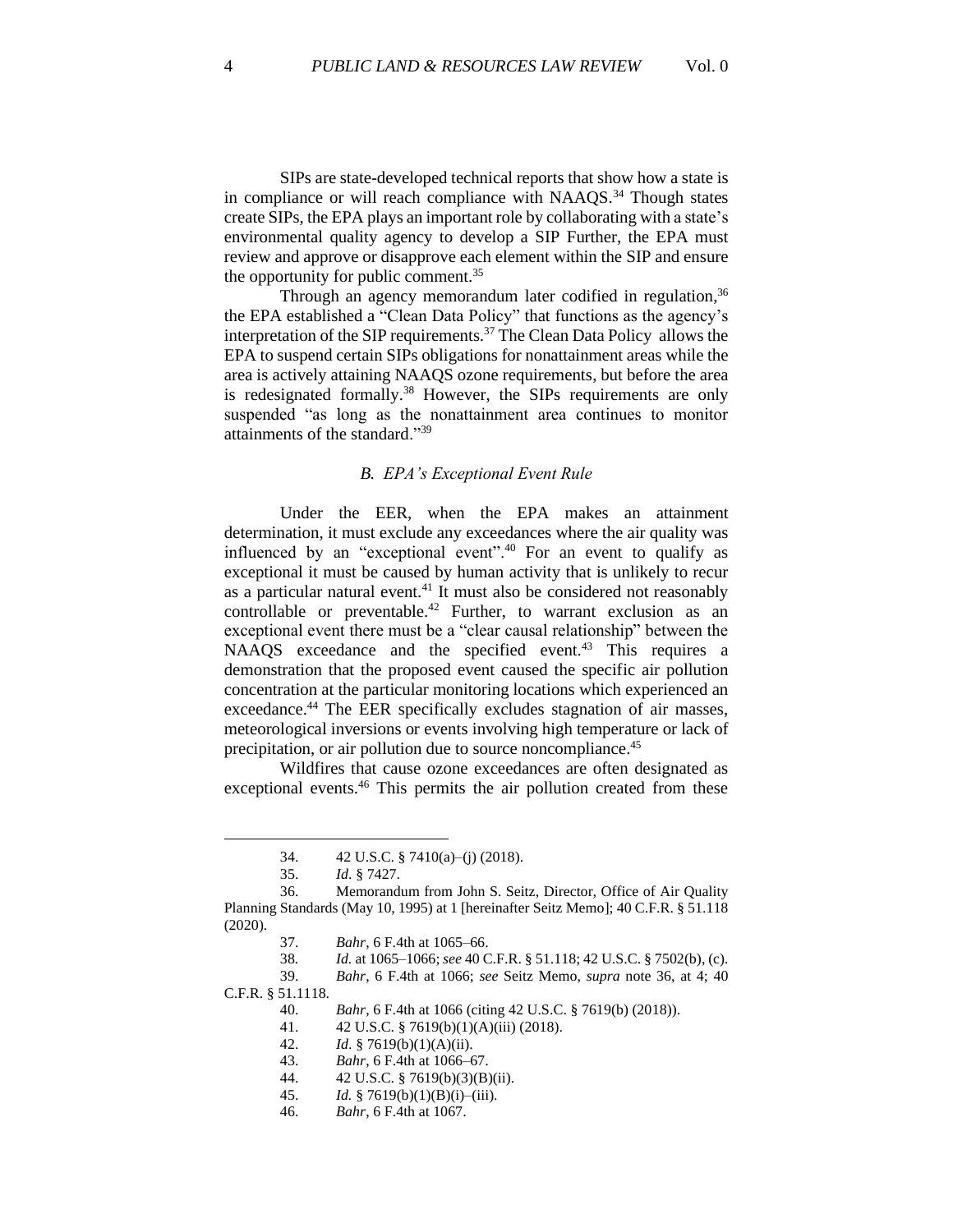events to be excluded from state efforts to meet air quality standards.<sup>47</sup> The EPA replaced the 2007 EER with a revised 2016 version revising the state demonstration requirements.<sup>48</sup> This new rule took away the "in excess of normal historical fluctuations" and "but for the event" standards and imported new demonstration standards.<sup>49</sup>

The EPA finalized revisions to the EER in October 2016.<sup>50</sup> The previous version, from 2007, required a state to prove, among other things, exceedances were outside historical fluctuations and caused by a "but for" event.<sup>51</sup> The 2016 EER revisions took these standards out and imported new standards for a successful demonstration by the state.<sup>52</sup>

To exclude data in air quality measurements, the state must request that the EPA flag measurements it may want to exclude at a later date.<sup>53</sup> The state must prove wildfire emissions were: "(1) transported to monitor; (2) affected the monitor; and (3) caused the ozone exceedances". 54

#### *i. Presumption Against Retroactivity*

The presumption against retroactivity generally prevents interpreting statutes and regulations to apply to events occurring prior to their effective date.<sup>55</sup> The Supreme Court established a two-step approach to evaluate when the presumption against retroactivity does not apply in *Landgraf v. USI Film Products*. <sup>56</sup> Under *Landgraf*, it must be determined whether "'Congress has expressly prescribed' that a regulation is to be retroactively applied"<sup>57</sup> and "whether application of the regulation would have retroactive effect."<sup>58</sup> Presumption against retroactivity exists where the retroactive application of statues and rules impairs "prior-existing rights and . . . affect[s] reliance interests."<sup>59</sup>

53. Kirsten H. Engel, *Perverse Incentives: The Case of Wildfire Smoke Regulation*, 40 ECOLOGY. L.Q. 623, 649 (2013).

54. *Bahr*, at 1067–68 (This standard of proof is known as a Tier 3 demonstration under EPA guidance documents and is used for complex causation relationships between wildfire and ozone. More straightforward instances require less documentation and proof under Tier 1 or Tier 2.).

57. *Bahr*, 6 F.4th at 1072 (citing Garcia-Ramirez v. Gonzales, 423 F.3d 935, 939 (9th Cir. 2005) (citation omitted)).

<sup>47.</sup> Hijazi, *supra* note 8.

<sup>48.</sup> *Bahr*, 6 F.4th at 1067.

<sup>49.</sup> *Id*.

<sup>50.</sup> *Id*.

<sup>51.</sup> *Id.* at 1067.

<sup>52.</sup> *Id*.

<sup>55.</sup> *Id.* at 1069.

<sup>56.</sup> 511 U.S. 244, 280 (1994).

<sup>58.</sup> *Id.* (citing Mejia v. Gonzales, 499 F.3d 991, 997 (9th Cir. 2007)).

<sup>59.</sup> *Id*. (quoting Landgraf v. USI Film Prods., 511 U.S. 244, 265, 270 (1994)).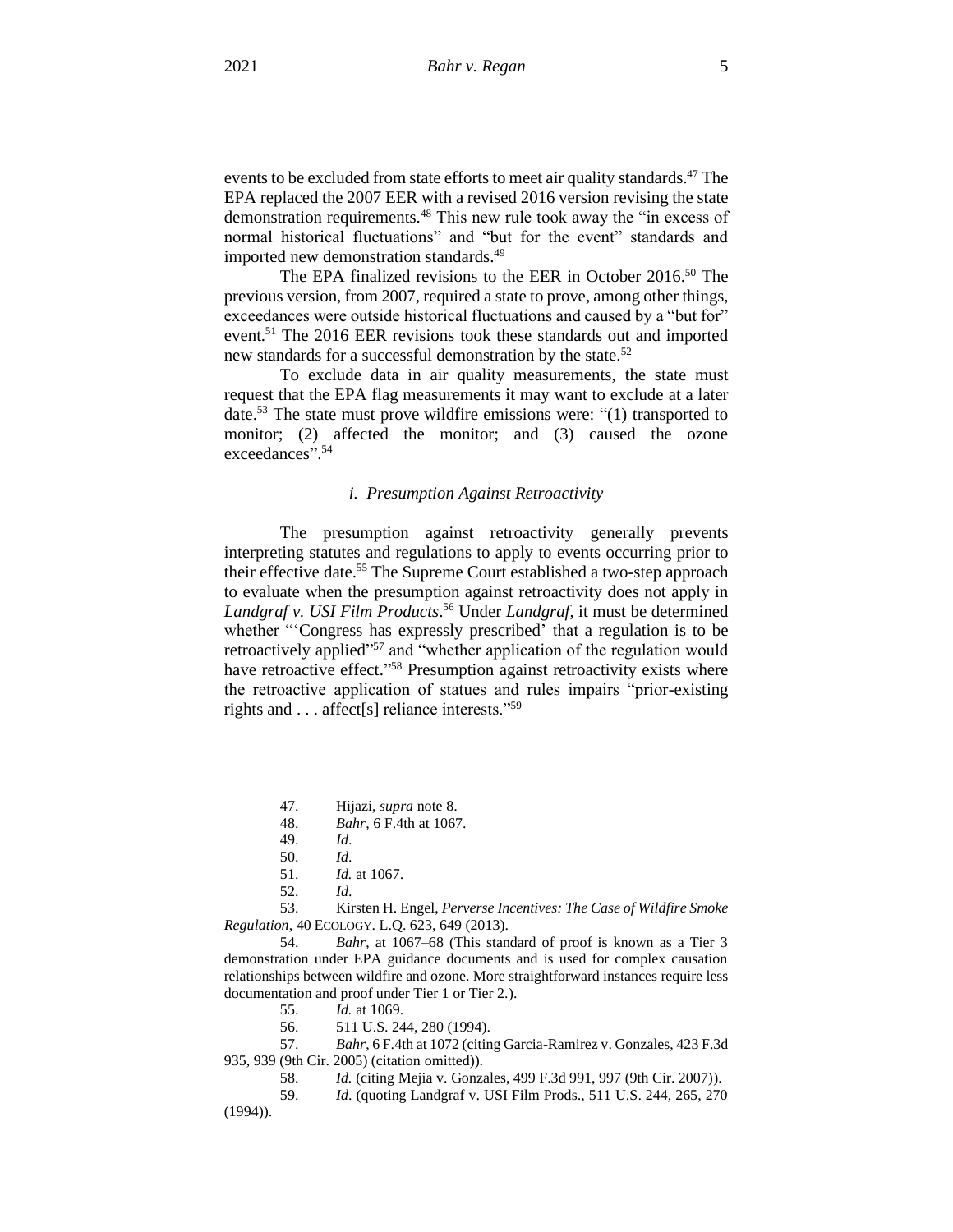#### IV. DECISION

The Ninth Circuit ruled the EPA complied with the CAA.<sup>60</sup> Under the APA, courts set aside agency action if it is "arbitrary, capricious, an abuse of discretion, or otherwise not in accordance with the law."<sup>61</sup> The court found Petitioners failed to bring their objections in a timely manner and did not exhaust administrative remedies. <sup>62</sup> Further, the court held the EPA's exclusion of the June 2015 exceedances under the 2016 EER was permissible under the CAA framework. Accordingly, the court denied the petition for review.<sup>63</sup>

#### *A. Retroactive Application of the 2016 Version of the EER was Proper*

The court determined the EPA did not violate the presumption against retroactivity by applying the 2016 EER to a 2015 wildfire.<sup>64</sup> The court reasoned the rule did not have a prohibitive retroactive effect because the use of the 2016 version in lieu of the 2007 version did not impair "vested rights, create new obligations, or otherwise impact any interests in fair notice, reasonable reliance, or settled expectations."<sup>65</sup> The court considered whether Petitioners exhausted administrative remedies on the issue before evaluating the argument's merits.<sup>66</sup>

#### *1. Petitioners Did Not Exhaust Administrative Remedies*

The court reviewed the administrative remedies provided by the CAA and determined Petitioners had not exhausted those remedies.<sup>67</sup> The court noted the CAA allows objections to rules or procedures to be justiciable if raised "with reasonable specificity during the period for public comment." <sup>68</sup> Though the court acknowledged a procedural exhaustion requirement should be broad in its interpretation, it may only considers issues sufficiently and clearly expressed to the decision-making agency to understand and rule on the issue raised.<sup>69</sup> In short, an objection to an agency's action must be sufficiently clear to put the agency on notice. Petitioners acknowledged the likely absence of sufficient clarity as their comment implicitly contested the EPA's decision but failed to explicitly

<sup>60.</sup> Sebastian Malo, *9th Circ. denies challenge to EPA approval of Arizona ozone levels*, REUTERS July 28, 2021, https://perma.cc/Z7GX-BN9V.

<sup>61.</sup> *Bahr*, 6 F.4th at 1069 (quoting 5 U.S.C. § 706(2)(A) (2018) (internal quotation marks omitted).

<sup>62.</sup> *Id.* at 1085.

<sup>63.</sup> *Id.*

<sup>64.</sup> *Id.* at 1074.

<sup>65.</sup> *Id*.

<sup>66.</sup> *Id*. at 1071.

<sup>67</sup>*. Id*. at 1070.

<sup>68</sup>*. Id.* at 1069–70 (quoting 42 U.S.C. § 7607(d)(7)(B) (2018) regarding petition for judicial review of administerial action promulgating any national primary or secondary ambient air quality standard).

<sup>69.</sup> *Id*. at 1070.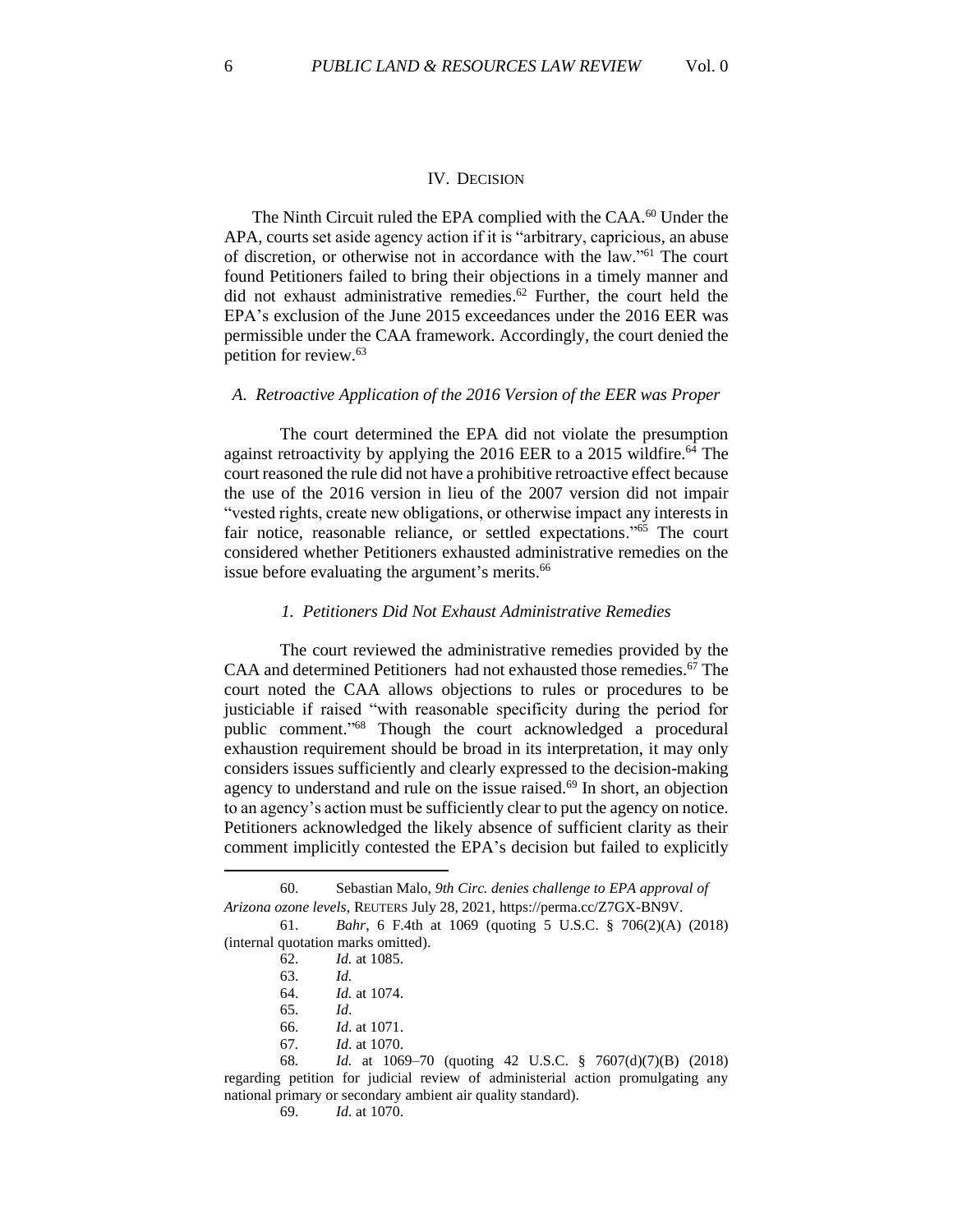do so. Petitioners' comment addressed one requirement unique to the 2007 rule: a failure to show exceedances were "in excess of historical fluctuations" by the ADEO.<sup>70</sup> Further, they claimed their comment critiqued the analysis ADEQ used to demonstrate the "but for" requirement.<sup>71</sup> However, because Petitioners themselves did not discuss this explicitly, the court found the EPA would be challenged to interpret this criticism as a suggestion the governing rule should be the 2007 version rather than the 2016.<sup>72</sup> The court found Petitioners' comments, on their face, to be an observance of exceedance and not a clearly stated argument regarding failures of the 2007 "in excess of historical fluctuations" exceedance requirement.<sup>73</sup> The court held Petitioners failed to exhaust their administrative remedies regarding application of the 2007 or 2016 EER. 74

## *2. Applying the 2016 Exceptional Events Rule Does Not Violate a Presumption Against Retroactivity*

Even if Petitioners had satisfied the necessary administrative procedures, the court nonetheless found the application of the 2016 EER did not have an impermissibly retroactive effect.<sup>75</sup> There is no dispute that six air quality monitors in Phoenix recorded exceedances of the ozone pollution standard of 0.075 parts per million on June 20, 2015. <sup>76</sup> Here, Petitioners asserted the 2007 EER should have applied to the Lake Fire exceedances. This claim rested on the presumption against retroactivity, which generally prevents applying statutes and regulation to events having occurred prior to their effective date.<sup>77</sup> However, this presumption exists only where application of those statues and rules has a retroactive effect "impairing prior-existing rights and . . . affecting reliance interests."<sup>78</sup> Therefore, the EPA's application of the 2016 EER in lieu of the 2007 rule is valid only if it there is no impact on Petitioners' vested rights and did not effect a regulated party's interest for notice, reasonable reliance, or a settled expectations.<sup>79</sup>

The court used the approach set forth in *Landgraf* to determine the presumption against retroactivity did not apply. <sup>80</sup> For the first step, neither party contended the EPA possesses expressed retroactive authority as

75. *Id*.

<sup>70.</sup> *Id*.

<sup>71.</sup> *Id*. at 1070 n.11.

<sup>72.</sup> *Id.*

<sup>73.</sup> *Id.* at 1070.

<sup>74.</sup> *Id.* at 1071.

<sup>76.</sup> Petitioner's Opening Brief at 31, *Bahr v. Regan*, 6 F.4th 1059 (9th Cir. 2020) (No. 20-70092), ECF No. 13.

<sup>77.</sup> *Bahr*, 6 F.4th at 1069.

<sup>78.</sup> *Id*. (quoting Landgraf v. USI Film Prods., 511 U.S. 244, 265, 270, (1994)).

<sup>79.</sup> *Id*. at 1071.

<sup>80.</sup> *Id.* at 1072.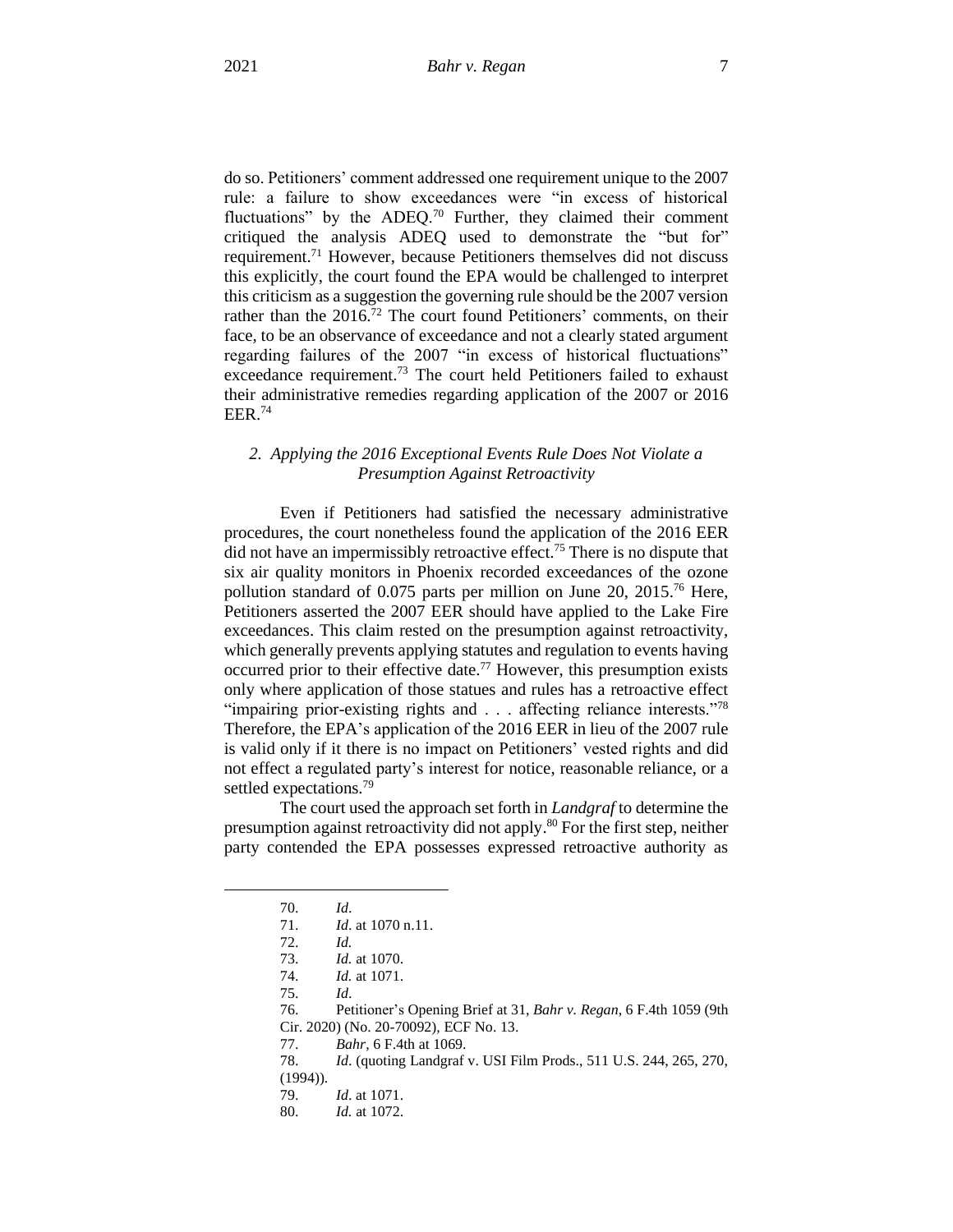applied to exceptional events.<sup>81</sup> For the second step in the *Landgraf* analysis, the court looked to the timing of the exceedances to determine if any vested rights under the CAA were impaired by the EPA's application of the 2016 EER rather than the 2007 version.<sup>82</sup> The court held Petitioners' interest was not in the "application of any particular rule on any particular date," but rather in the "accurate and faithful enforcement" according to best scientific judgement.<sup>83</sup> Petitioners offered no evidence contradicting the revised rule as a "valid and faithful endeavor by the EPA to implement the Clean Air Act," and rather than impairing Petitioners' interests, those interests were better served under the revised rule.<sup>84</sup>

With no complaint from the ADEQ and no demonstration from Petitioners that the EPA's application of the 2016 EER retroactively impaired any vested rights or other concerns, the court held the retroactive application the EPA was permissible. 85

## *B. A Clear Causal Relationship Existed Between California's Lake Fire and the June 20 Exceedances in Phoenix*

The court upheld the EPA's finding that a clear causal relationship existed between the 2015 Lake Fire and the measured exceedances in Phoenix.<sup>86</sup> The EPA's findings on this relationship were reviewed under the APA's "arbitrary or capricious" standard.<sup>87</sup> Because the review consisted primarily of factual issues, the court deferred to the agency's technical expertise. <sup>88</sup> The EPA reviewed ADEQ's petition to exclude data and determined whether ADEQ adequately demonstrated a clear causal relationship that the Lake Fire smoke emissions were "(1) transported to the six monitors; (2) affected the monitors; and (3) caused the ozone exceedances." <sup>89</sup> The court determined a rational connection existed between the evidence relied upon by the EPA and their conclusions regarding these three requirements.<sup>90</sup> Petitioners provided no supporting technical models for their comment to the EPA, rather they argued the evidence relied upon by the EPA failed to support a clear causal relationship.<sup>91</sup> The court found little merit in several of Petitioners' arguments. 92

| 81. | Id.                    |
|-----|------------------------|
| 82. | <i>Id.</i> at 1073.    |
| 83. | Id.                    |
| 84. | <i>Id.</i> at $1074$ . |
| 85. | Id                     |
| 86. | Id.                    |
| 87. | <i>Id.</i> at 1075.    |
| 88. | Ы                      |

89. *Id.* (A petition to exclude is a request from state air pollution officials for the EPA to review a demonstration seeking to exclude data from monitoring sites where there was an exceedance preventing compliance with NAAQS standards.).

> 90. *Id*. 91. *Id.*  92. *Id*. at 1076 n.17.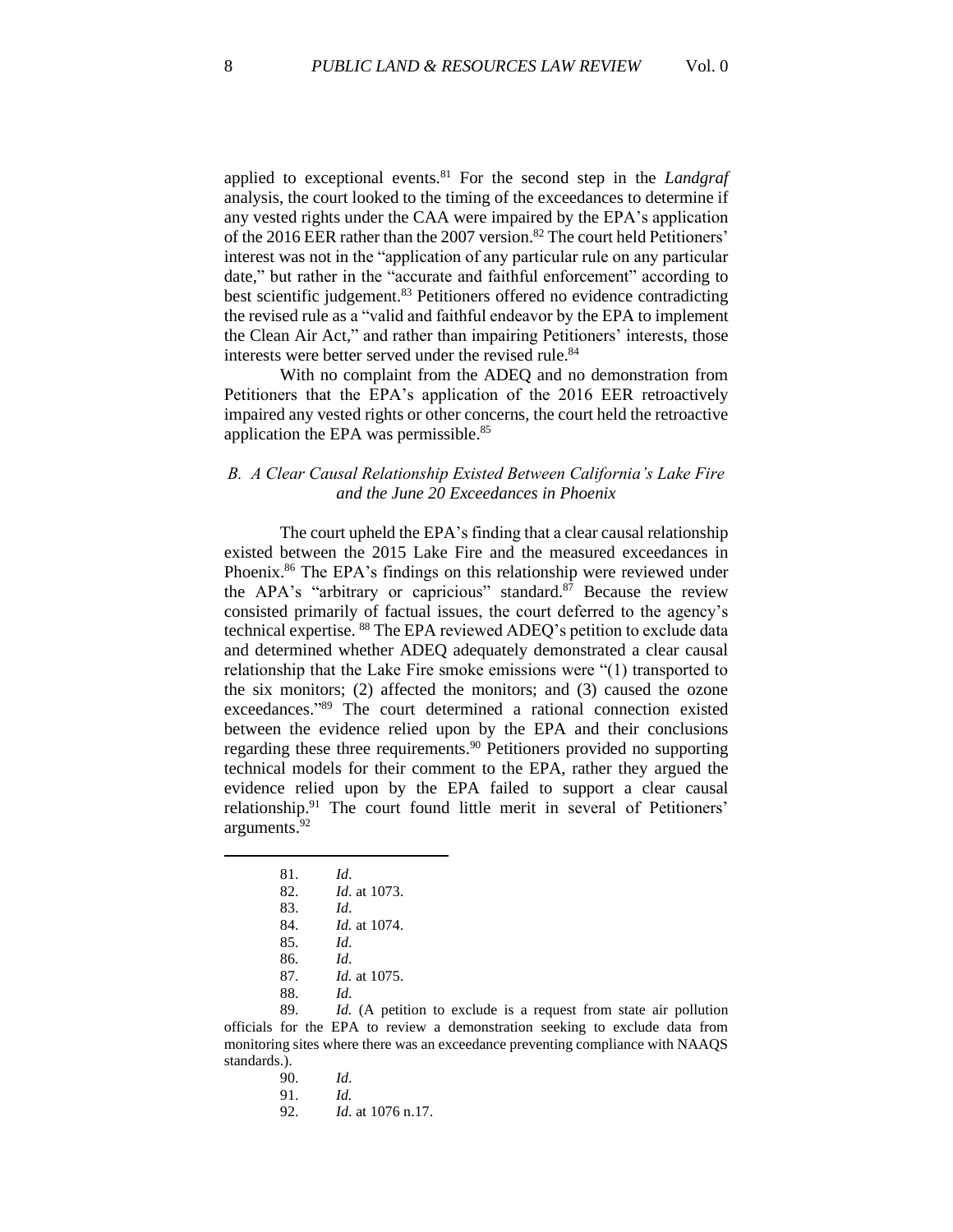First, Petitioners argued against evidence that the smoke emissions were transported to the six monitors. They primarily disagreed with the following submissions of the ADEQ: (1) satellite images and the National Oceanic and Atmospheric Administration smoke maps illustrating smoke plumage trajectories of the Lake Fire; and (2) geographic pattern of heightened ozone concentrations for Arizona on June 19 and 20.<sup>93</sup> The court relied on the EPA's expertise, particularly as Petitioners failed to show the absence of a rational connection between ADEQ's factual demonstrations and the EPA's conclusion that smoke from the Lake Fire affected the six ozone monitors.<sup>94</sup>

To determine whether the Lake Fire affected the six monitors, the court deferred to the EPA conclusions that organic carbon and elemental carbon are relevant to the causation analysis as those compounds are largely associated with biomass smoke emitted during wildfires.<sup>95</sup> The court concluded the EPA's Wildfire Ozone Guidance permits using data from "co-located or nearby" monitors, meaning the EPA's use of Phoenix Supersite Data was justified.<sup>96</sup> This rationally connected the Lake Fire to the six exceedances. The court failed to find fault with the EPA's technical conclusions with no contrary evidence or demonstration of analytical error. 97

Finally, the court looked at the demonstration that the Lake Fire emissions caused the ozone exceedances.<sup>98</sup> The ADEQ submitted three matching day analyses comparing the June 20, 2015, exceedances to previous readings based on: "(1) days with similar meteorological conditions, (2) days which also recorded exceedances, and (3) days of the week." <sup>99</sup> The EPA determined this evidence, along with other submitted analyses, sufficiently demonstrated "a clear casual connection between Lake Fire emissions and the exceedances."<sup>100</sup> Because the court found Petitioners' arguments undermined their own positions and failed to contradict the EPA's findings, it rule the EPA had not acted arbitrarily or capriciously.<sup>101</sup>

## *C. The EPA Properly Interpreted Suspending SIP Attainment Contingency Measures*

In an issue of first impression, the court looked at whether the CAA requires SIPs to contain attainment contingency measures where the EPA determines a nonattainment area has attained the NAAQS by the

| 93. |  | <i>Id.</i> at 1076–77. |
|-----|--|------------------------|
|     |  |                        |

- 94. *Id.* at 1077.
- 95. *Id*. at 1077–78.
- 96. *Id*.
- 97. *Id*. at 1077.
- 98. *Id*. 99. *Id.* at 1079.
- 100. *Id.*
- 101. *Id*.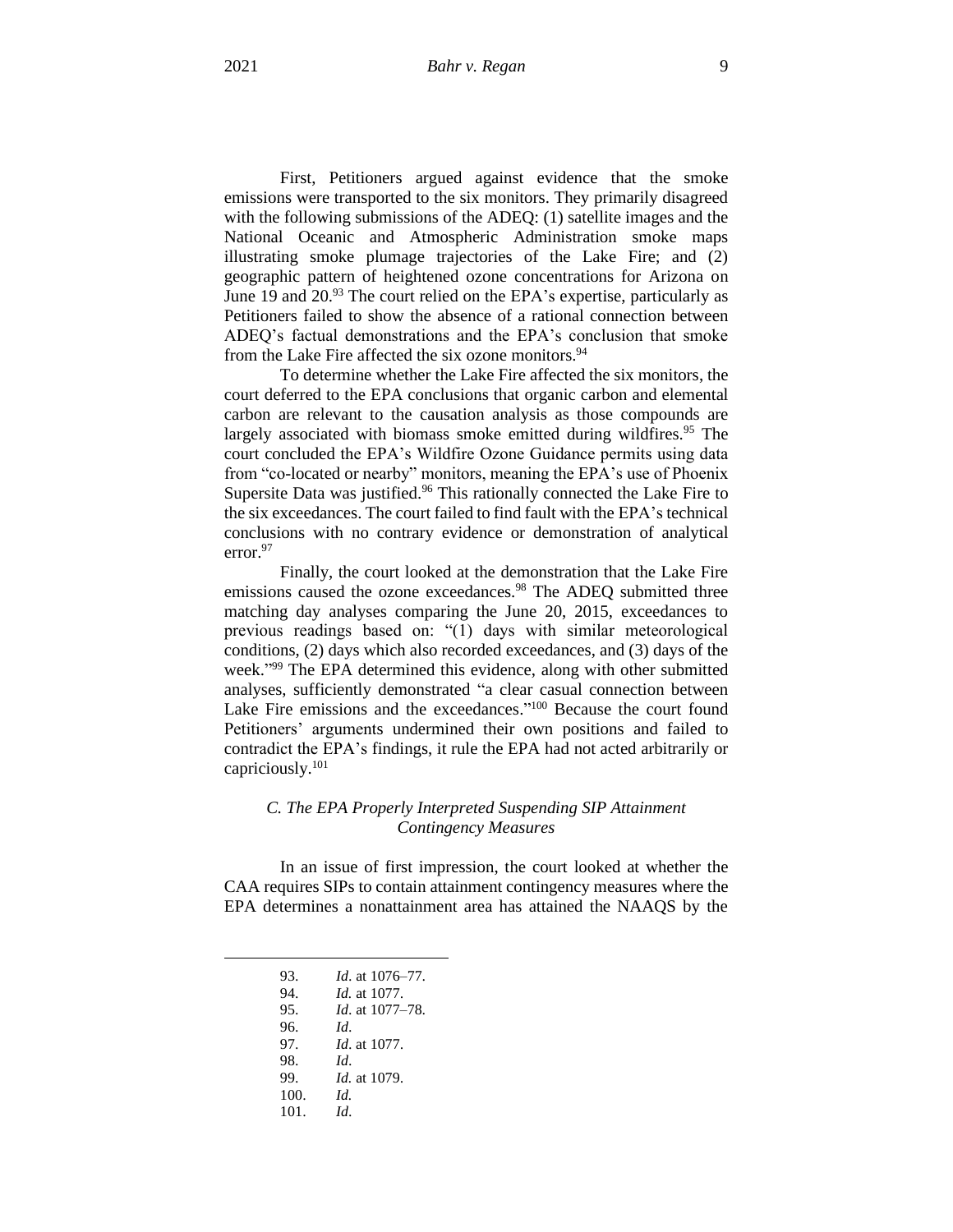attainment date. <sup>102</sup> The court granted the agency *Chevron* deference after concluding the CAA is silent regarding whether SIPs must contain such measures. <sup>103</sup> Where a statute is silent or ambiguous on an issue, *Chevron*  directs courts to defer to an agency interpretation so long as that interpretation is reasonable.<sup>104</sup> The court looked first at whether administrative remedies were exhausted and then whether *Chevron* deference supported the EPA's construction of the CAA contingency measures requirement

The EPA argued Petitioners forfeited their argument as their comment did not assert that the EPA's proposal to suspend the attainment contingency measures requirement was unlawful under the CAA.<sup>105</sup> Though Petitioners did comment, they did not address the agency's interpretation of the nonattainment plan provisions under 42 U.S.C §  $7502(c)(9)$ .<sup>106</sup> The court noted that Petitioners, in their comment failed to understand the EPA was not applying its Clean Data Policy, but rather interpreting attainment contingency measures under the CAA. 107 Therefore, the court held Petitioners failed to exhaust administrative remedies because they failed to raise their issue with sufficient clarity to the EPA.<sup>108</sup>

The court then considered, had administrative remedies been exhausted, whether the CAA prevented the EPA from suspending the attainment contingency measure requirements. The court found the EPA was not prevented from suspending the requirements under the circumstances. <sup>109</sup> With the CAA silent on this matter, the court applied *Chevron* deference and determined the EPA reasonably interpreted 42 U.S.C. § 75029 $(c)(9)$ <sup>110</sup> The court determined the EPA's decision to suspend only attainment contingency measures was a narrow interpretation and did not violate NAAQS.<sup>111</sup> Further, the court found the EPA's interpretation was not a means for a state to avoid their responsibilities under the CAA to meet NAAQS attainments.<sup>112</sup>

107. *Id*. at 1081. 108. *Id*. at 1082. 109. *Id.* 110. *Id*. at 1085. 111. *Id*. 112. *Id*.

<sup>102.</sup> *Id*. at 1082.

<sup>103.</sup> *Id*. at 1085 (citing Chevron, U.S.A., Inc., v. Nat. Res. Def. Council, Inc., 467 U.S. 837 (1984) which created the two-part legal test granting deference to government agency's when interpreting statutes for which that agency is tasked with administering).

<sup>104.</sup> Williams, *supra* note 26, at 792.

<sup>105.</sup> *Bahr*, 6 F.4th at 1080.

<sup>106.</sup> *Id*. at 1081 (42 U.S.C. § 7502(c)(9) (2018) relates to contingency measures requiring plans to "provide the implementation of specific measures to be undertaken if the area fails to make reasonable further progress, or to attain the national primary ambient air quality standard by the attainment date . . . .such plans shall be included in the plan revision as contingency measures to take effect in any such case without further action by the State or the Administrator").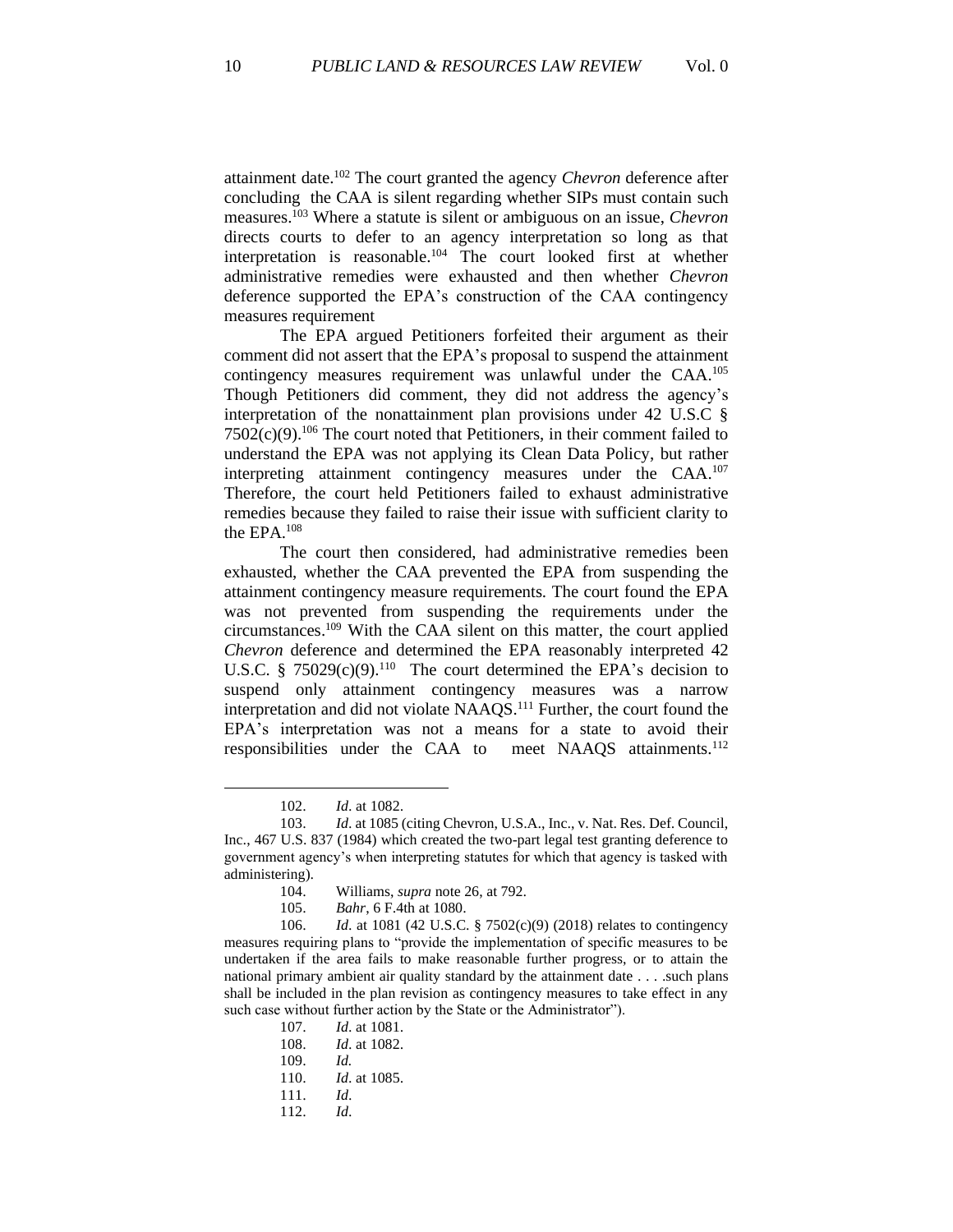Therefore, the EPA could suspend attainment contingency measure requirements despite Phoenix's previous failures to reach the necessary air quality standards by the attainment date.

## V. CASE ANALYSIS

The legal framing the court used is well-founded and within precedent, however the framework itself neglects to consider the shift of wildfire regimes and mechanisms to mitigate air quality concerns. The EER's inclusion of wildfires as an exceptional event fails to support the purposes of the CAA. Exposure to smoke is one of the most pressing public health concerns. <sup>113</sup> Wildfire smoke inhalation is the cause of numerous health problems and has been linked to early death, low infant birth weight, and a series of severe respiratory problems for vulnerable populations.<sup>114</sup> With fire events increasing in severity and frequency, the risks of smoke exposure are similarly increasing. This is largely due to the history of the United States Forest Service's ("USFS") forest and wildfire management across the West.

The USFS wildfire suppression strategy became the principal management directive of the USFS after the 1910 fires swept across Idaho, Montana, and Washington, devastating more than three million acres of private and federal lands, and killing at least 85 people.<sup>115</sup> The dominant narrative post-1910 to suppress fires and the public threat of fire influenced the legislative and executive for several generations of land managers. More than 100 years of this fire suppression strategy led to extensive fuel build-up and increased the likelihood of high-severity and high-frequency fires. When wildfires are suppressed, opportunities to create fuel breaks, reduce departure from natural fire regimes, and decrease future extreme fire behavior are lost.<sup>116</sup> Though fire seasons are expected to worsen, there is no mechanism for accountability in air quality consequences with wide-reaching threats to public health.<sup>117</sup>

#### *A. The Exceptional Events Rule Fails to Support the Intent of the CAA*

The EER does not support the purpose of the CAA. There are three major areas of concern with the EPA's engagement of air quality issues relating to wildfire management and smoke emissions. These issues are: (1) allowing states to petition to exclude NAAQS exceedances from wildfire smoke emissions, (2) the inclusion of wildfire as an exceptional event, and (3) EER classifying wildfires as "natural" rather than

<sup>113.</sup> Williams, *supra* note 26, at 776.

<sup>114.</sup> *Id*.

<sup>115.</sup> *The 1910 Fires*, FOREST HISTORY SOCIETY, https://perma.cc/AX2M-Z6RD (last visited Aug. 23, 2021).

<sup>116.</sup> Brett H. Davis, Carol Miller, & Sean A. Parks, *Retrospective Fire Modeling: Quantifying the Impacts of Fire Suppression*, U.S. DEPARTMENT OF AGRICULTURE (Apr. 2010), at 1, https://perma.cc/PJ8Q-VD87.

<sup>117.</sup> Hijazi, *supra* note 8.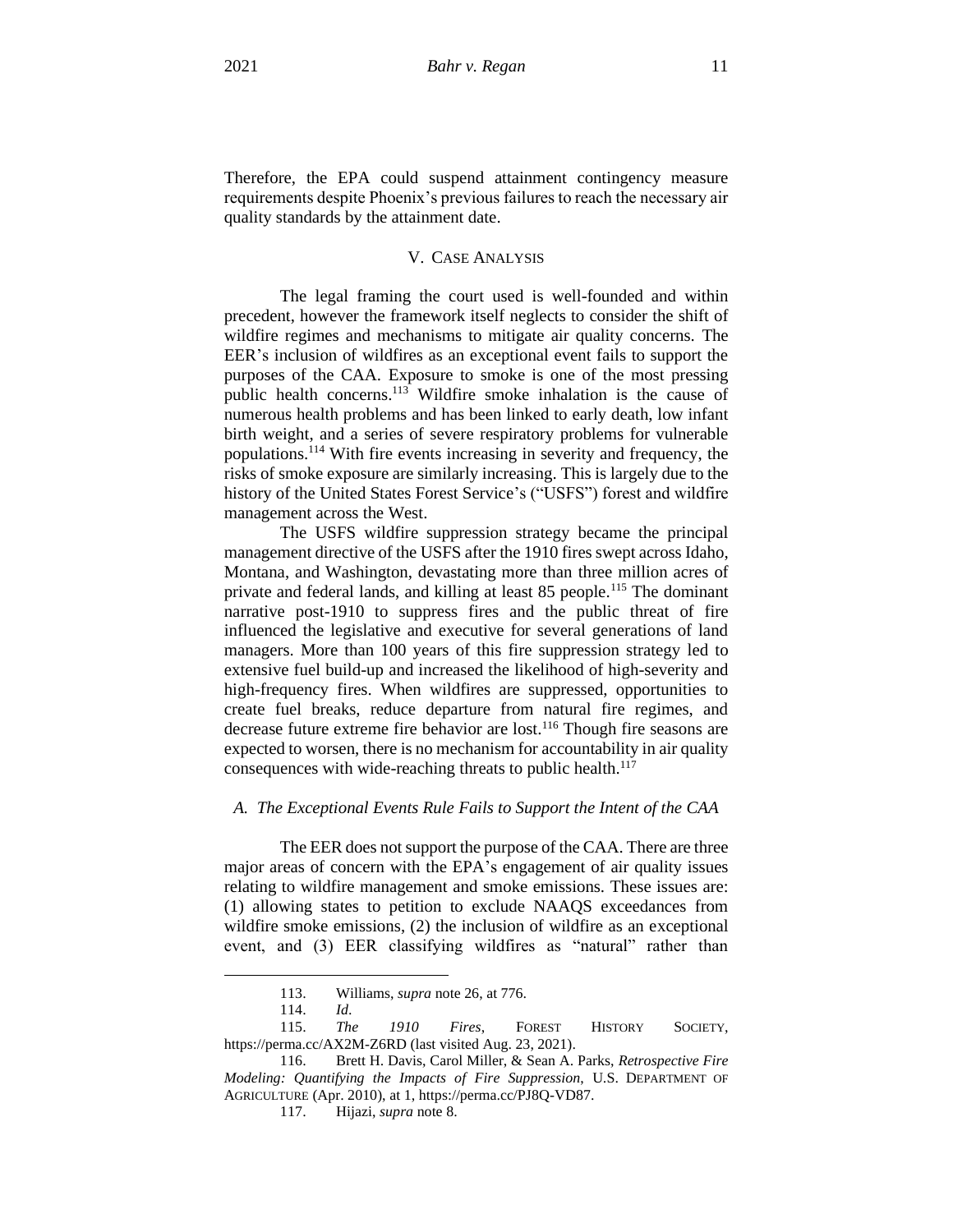"anthropogenic" given the extensive history of fire suppressions role in the current fire regime. At their root, each of these three issues can be traced back to how the EPA and CAA think about fire and the language used.

The EPA should cease granting state requests to exclude air pollution readings attributable to wildfire. These requests are made when determining the state's compliance with NAAQS. By allowing states to petition for excluding NAAQS exceedances, smoke management is dictated by reactive wildfire management efforts that are unable to address air pollution issues. Changes to air quality laws to incentivize proactive management efforts should require NAAQS to include emissions from large wildfires or limit the discretion of local air regulators to block prescribed fire projects that look to mitigate wildfire risks and smoke emissions. 118

The EPA should exclude uncontrolled wildfires from the EER.<sup>119</sup> Currently, the EPA interprets the EER to exempt wildfire events from CAA compliance with air quality management. To incentivize prescribed fires, wildfires need to be included in NAAQS compliance to encourage local air management districts to use managed fires to reduce risks of severe fires.<sup>120</sup> In removing wildfire emission from the EER, smoke management could implement proactive treatment strategies, such as prescribed fire. Though failures in air standard compliance may still threaten public health, proactive, rather than reactive management, would reduce the risk of catastrophic wildfires. at the severity seen today.<sup>121</sup>

Another place for revision is abandoning the distinction between "natural" and "anthropogenic" when considering wildfires and prescribed fire events in regulation.<sup>122</sup> Given the consequences of fire suppression policy, unplanned wildfires as a "natural" phenomenon is a disingenuous descriptor.<sup>123</sup> Even outside the EPA's EER, referring to unplanned wildfires as "natural" post-suppression gives a public impression wildfire smoke is less harmful to health and visibility than smoke from prescribed fires.<sup>124</sup> Importantly, the EPA's treatment of wildfires as per se natural events is inconsistent with the agency's own definition which classifies a wildfire as an unplanned ignition and includes the language "unauthorized and accidental human caused fires".<sup>125</sup>

The air quality threats resulting from wildfires should no longer be deemed exceptional as it becomes the new normal.<sup>126</sup> Satellite-based

122. Engel, *supra* note 55, at 665.

126. Michael Wara, TWITTER (Aug. 18, 2020, 9:53 AM), https://twitter.com/michaelwwara/status/1295750731593420801 (referencing the Clean Air Act § 319(b): air quality monitoring data influenced by exceptional events).

<sup>118</sup>*. Id*. at 366.

<sup>119.</sup> *Id*. at 368.

<sup>120.</sup> *Id*.

<sup>121.</sup> *Id.*

<sup>123.</sup> *Id.*

<sup>124.</sup> *Id.* 

<sup>125.</sup> *Id.* at 666.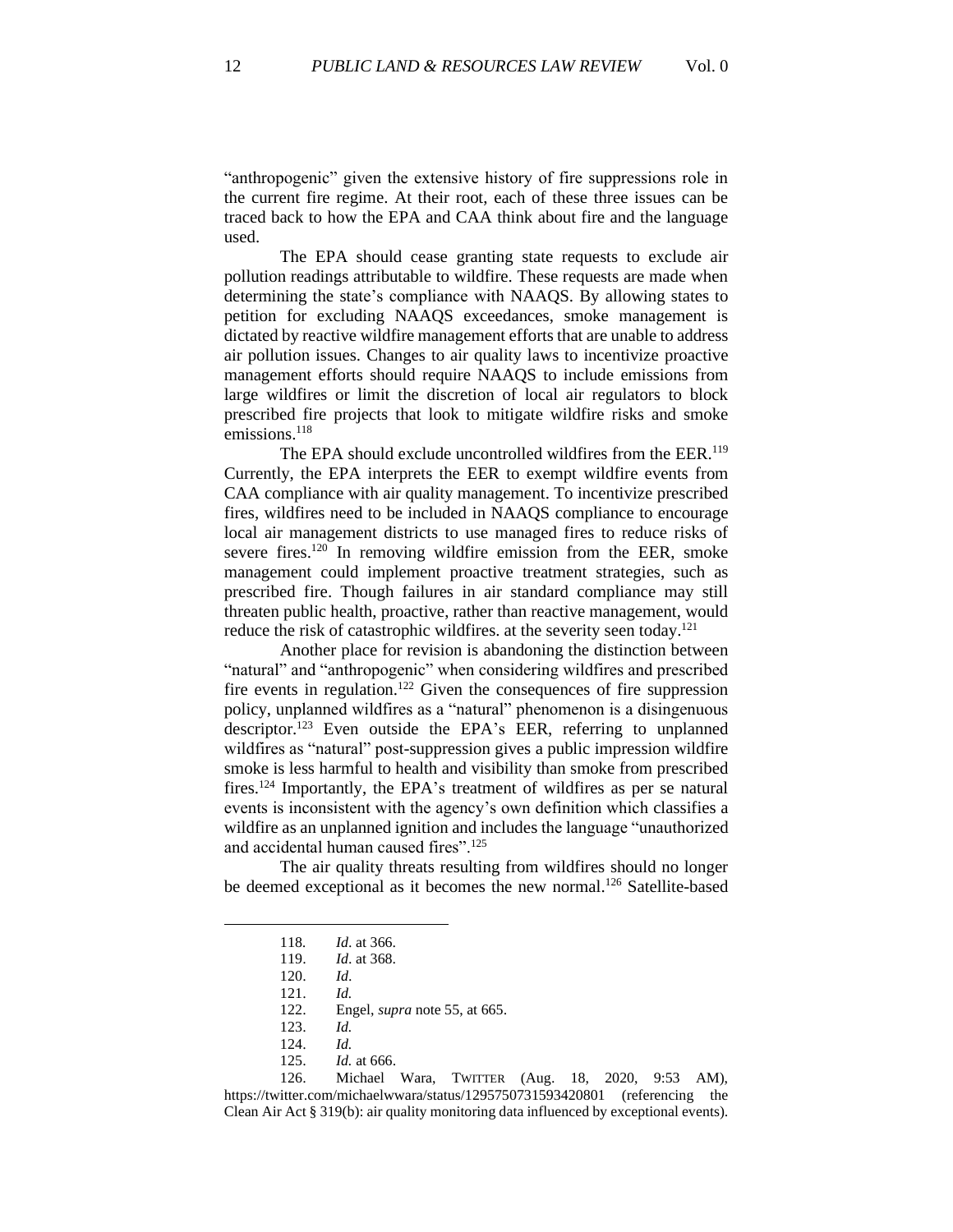estimates show a steady increase of "smokey days" across the United States with smoke quickly becoming a regional air pollution issue.<sup>127</sup> To better address worsening air pollution issues from wildfire smoke emissions, the EER will need to stop considering wildfires an exceptional event. In *Bahr*, the court relied on the correct legal framework, however an opportunity was missed in critiquing how these exceptions to air pollution standards affect public health. The Ninth Circuit is comprised largely of western states adversely and persistently affected by the smoke emissions of worsening wildfire seasons. Neglecting to address how excluding wildfire smoke emissions from NAAQS standards via the EER shows a failure in understanding the heart of the CAA's intent.

#### *B. Cross-boundary Smoke Can Cause NAAQS Exceedances*

Wildfires are a recurring, episodic source of air pollution with intensifying threats to public health in the face of climate change.<sup>128</sup> Smoke does not adhere to state boundaries, rather it travels at the behest of weather patterns.Jet streams and cross-continental air currents can carry smoke and ash thousands of miles, affecting people nowhere near the fire itself with air contaminants.<sup>129</sup> It is not uncommon for wildfires in different states, or even from Canada, to adversely affect ambient air quality across the continent. In 2021, wildfire smoke from Canada and Western United States triggered unhealthy air quality levels across must of the East Coast.<sup>130</sup>

The *Bahr* court recognized the agency's technical expertise supported the clear causal relationship between the Lake Fire in California and the six exceedances 300 miles away in Phoenix, Arizona. Though this is a meaningful requirement to exempt an event under the EER, it is increasingly less relevant to addressing the real issues around wildfire and air quality exceedance.

Dedicating resources and time to proving the relationship between a particular fire and specific exceedances does little to address the issue of air pollution from wildfire smoke emissions. Agencies have continuously sought to better develop technical tools and mapping techniques to better understand fire behavior and smoke emissions. This expertise is accessible and well-understood across the scientific discipline. Rather than requiring an agency to prove an exceedance has a clear causal relationship to a wildfire, resources should be spent in proactive management that seeks to avoid those exceedances in the first place. This will require administrative guidance from the EPA and United States Forest Service that promotes

<sup>127.</sup> Marshall Burke, Sam Heft-Neal, & Michael Wara, *Managing the growing cost of wildfire*, STANFORD INSTITUTE FOR ECONOMIC POLICY RESEARCH (Oct. 2020), https://perma.cc/N6LH-5AGH.

<sup>128.</sup> Shawn Urbanski, Matt Landis, & Russell Long, *An Evaluation of Wildland Fire Smoke Sensors*, ROCKY MOUNTAIN RESEARCH STATION (last modified June 3, 2021), https://perma.cc/NA6A-8VKF.

<sup>129.</sup> Szekely & Gorman, *supra* note 9.

<sup>130.</sup> Popovich & Katz, *supra* note 10.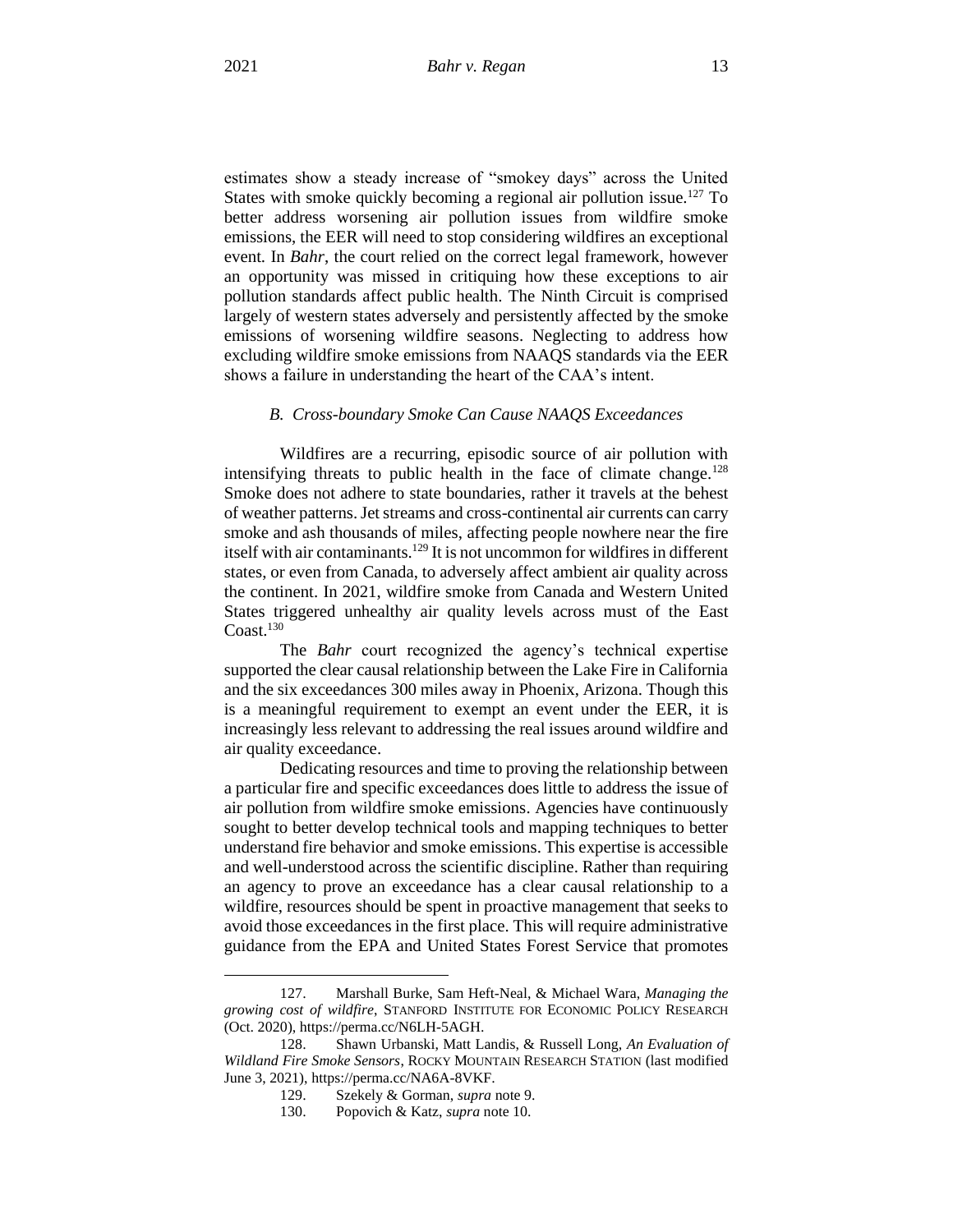proactive treatments and management strategies across western forests. These strategies may include treatments such as thinning or prescribed fire to reduce hazardous fuels that will combust in aa wildfire event and emit smoke, particularly around densely populated parts of the western U.S. By treating fuel loads before a fire ignites, hazardous levels of smoke emissions will be mitigated, and NAAQS exceedances will decrease in frequency.

#### *C. Chevron Deference is in Trouble*

The court's analysis of the question regarding the EPA's suspension of SIP attainment contingency measures was done primarily through the standard set forth in *Chevron.* Though agencies often have specialized expertise that is worth considering, *Chevron* deference is becoming increasingly controversial.

In recent years, some justices on the current United States Supreme Court have been critical of this established law. Justice Thomas criticized *Chevron* in his concurrence in *Michigan v. EPA*, <sup>131</sup> while Justices Kavanaugh and Gorsuch have publicly criticized this doctrine prior to their appointment to the Supreme Court.<sup>132</sup> Despite this criticism, the Supreme Court has so far declined to reexamine *Chevron*. <sup>133</sup> With Justice Barrett's confirmation, there is some anticipation the Robert Court may weaken, if not overturn, this agency deference.<sup>134</sup> Circuit and district courts continue to apply *Chevron* and would still likely apply to the CAA even if it is limited in other ways as it is strongest when it is applied to a direct agency delegation of "complicated and expert driven regulations.<sup>135</sup>

Looking forward, it is important to note Arizona statutorily overturned *Chevron* deference with respect to most of the state's agencies with House Bill 2238 in 2018.<sup>136</sup> Where state agencies interpretation or expertise is in question in future cases, deference will no longer be given. This requires the court, in reviewing a final administrative decision "brought by or against a regulated party" to decide all legal questions without deference and without "any previous determination by the agency." <sup>137</sup> Though petitions for review like in *Bahr* go straight to a Court of Appeals in the appropriate circuit, the court may still consider the state's choice to remove *Chevron* deference when considering a state agency's actions.

It is reasonable to expect *Chevron* deference may be weakened or entirely unavailable for a court to rely on when considering an agency's interpretation of an ambiguous statute. This will provide a different scope of review for the courts to determine if an agency's action was proper.

132. Williams, *supra* note 26, at 793.

134. *Id*.

<sup>131.</sup> 576 U.S. 743, 760–61 (2015).

<sup>133.</sup> *Id*. at 794.

<sup>135.</sup> *Id.*

<sup>136.</sup> H.R. 2238, 53rd Leg., 2d Sess. (Ariz. 2018).

<sup>137.</sup> H.R. 2238, 53rd Leg., 2d Sess. (Ariz. 2018).